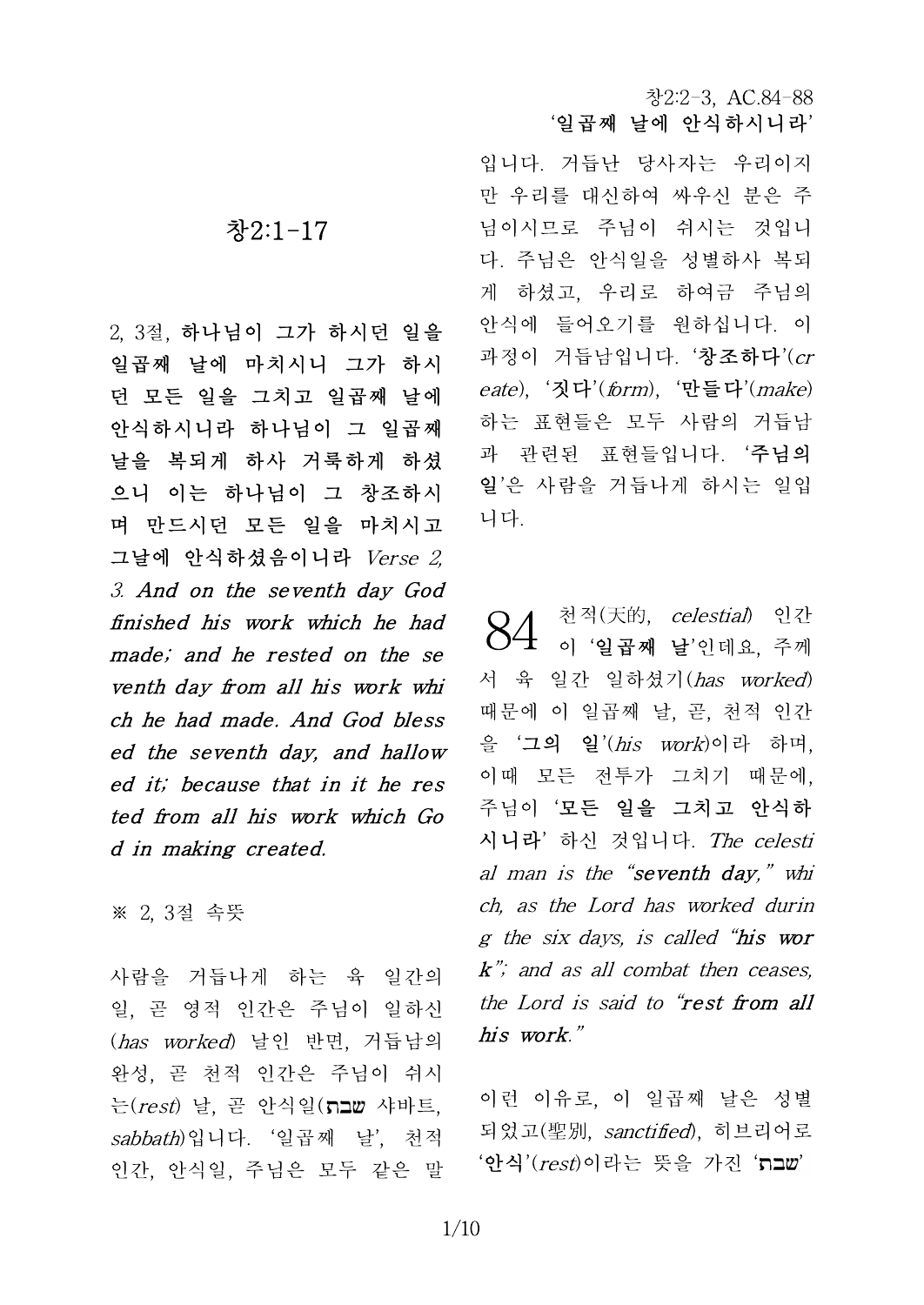(샤바트, sabbath)라고 합니다. On t his account the seventh day was s anctified, and called the sabbath, f rom a Hebrew word meaning "re st."

이렇게 사람(man)은 창조(created) 되었고, 형성(formed)되었으며, 만들 어(made)졌습니다. And thus was man created, formed, and made.

이 모든 것이 말씀들로부터 아주 분 명합니다. These things are very e vident from the words.

천적 인간이 '일곱째 날'이 며, 그래서 일곱째 날을 거 룩하게 하시고, 안식일이라 하셨다 는 사실은 지금까지 한 번도 밝혀진 적이 없는 아케이나(arcana, 秘義)입 니다. That the celestial man is the "seventh day," and that the seven th day was therefore hallowed, an d called the sabbath, are arcana w hich have not hitherto been discov ered. 85

천적 인간의 본성을 접해 본(have b een acquainted with) 사람은 지금 까지 아무도 없었고, 영적 인간의 경우는 약간 있었는데, 앞서 81번 글을 보면, 천적 인간과 영적 인간 사이, 실로 엄청난 차이가 존재함에 도 불구, 이런 무지의 결과, 그들은 천적 인간 행세를 했습니다. For no ne have been acquainted with the nature of the celestial man, and fe w with that of the spiritual man, whom in consequence of this igno rance they have made to be the s ame as the celestial man, notwiths tanding the great difference that e xists between them, as may be se en in n. 81.

※ 성 프란치스코를 비롯, 성 분도 요셉 라브르, 그리고 수많은 아토스 성산 수도사들과 그 많은 성인이라 일컬음 받는 사람들 역시 사실은 영 적 인간의 완성 혹은 천적 인간에 아주 근접한 경우들이지 실제로 지 상에서 천적 인간이 되어 그 본성을 접해 본 사람은 없었다는 사실에, 성인이라는 사람들에 대한 현주소를 확인, 올바른 이해를 갖게 됩니다.

일곱째 날과 관련하여, 그리고 천적 인간이 '일곱째 날' 혹은 '안식일'인 것과 관련하여, 그래서 이것은 주님 자신, 안식일이시라는 것이 다음과 같이 말씀하신 사실로 분명합니다. As regards the seventh day, and as regards the celestial man bein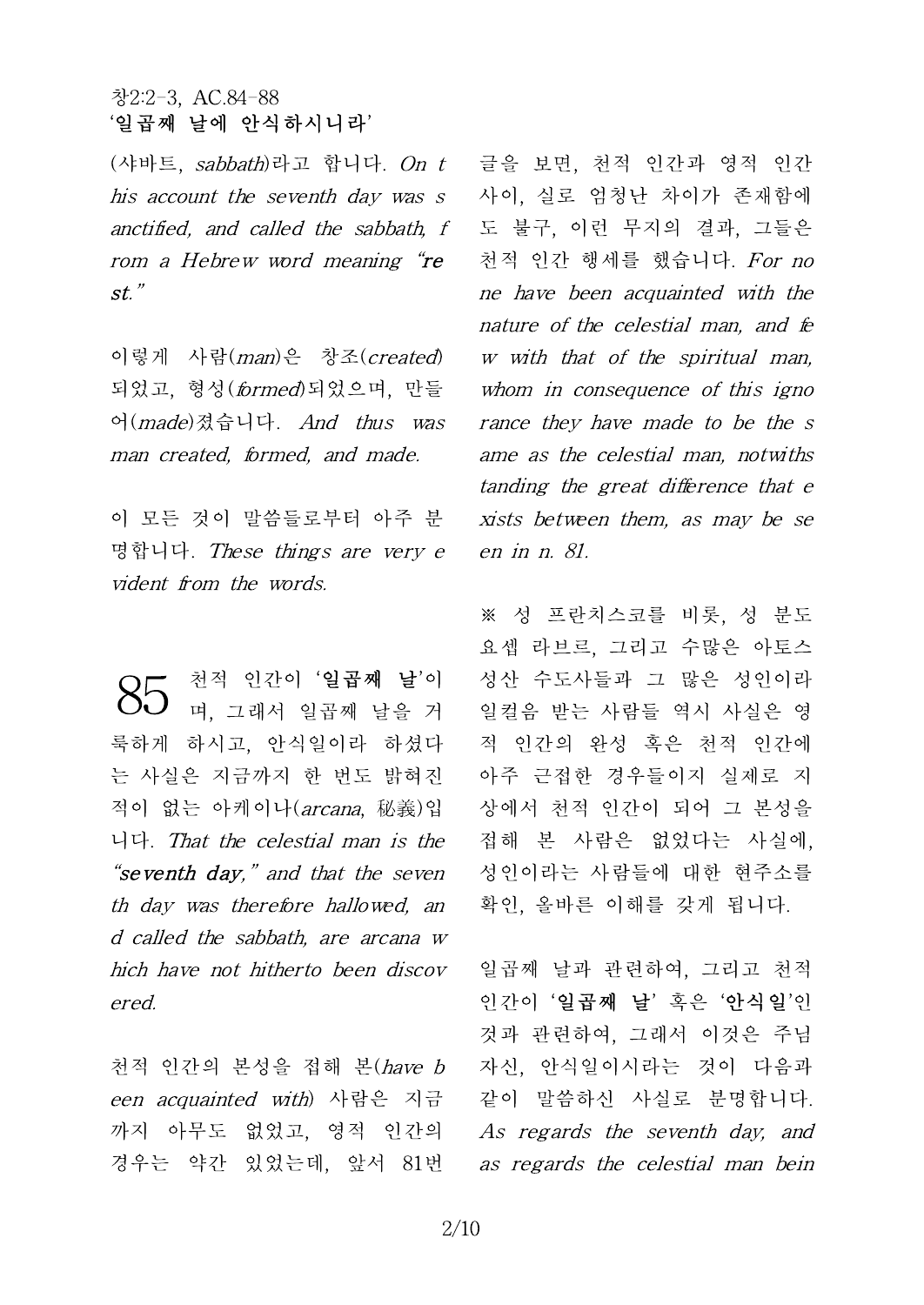g the "seventh day" or "sabbat" h," this is evident from the fact th at the Lord himself is the sabbat h; and therefore he says:

이러므로 인자는 안식일에도 주인 이니라 (막2:28) The son of man is Lord also of the sabbath, (M ark 2:27)

이 말씀에는 주님이 친히 사람(man himself)이시며, 안식일 자체(the sa bbath itself(시라는 사실이 함축되어 있습니다. which words imply that the Lord is man himself, and the sabbath itself.

※ 49번 글(창1:26)에,

...주님은 태고(太古, the most ancie nt) 교회에 한 사람(a man)으로 나 타나셨습니다. 주님은 이 교회 멤버 들과 대면하여(face to face) 대화하 셨습니다. 이런 이유로, 그들은 아무 한테도 '사람'(man)이라 하지 않고, 오직 홀로 주님한테만, 그리고 주님 에게 속한 것들에만 이 표현을 사용 했는데요, 그들은 이 '사람들'(men) 이라는 표현을 감히 자신들에게는 사용하지 않았습니다. 대신 다만 자 기들한테 있는 것들 중, 가령, 모든 사랑의 선과 모든 신앙의 진리 같

은, 주님으로 말미암았다 지각된(pe rceived) 것들에 한해서만 사용했습 니다...

라는 내용이 있는데, 이를 통해 참 사람은 오직 홀로 주님 한 분뿐이심 을 확인할 수 있습니다.

천국과 지상에 있는 그분의 나라를 일컬어 그분으로 말미암은 안식일, 혹은 영원한 평화와 안식이라고 합 니다. His kingdom in the heavens and on the earth is called, from hi m, a sabbath, or eternal peace an d rest.

[2] 여기서 다루고 있는 태고교회는 이후 이 교회를 계승한 다른 어떤 교회들보다도 더 가장 주님의 안식 일이었습니다. The most ancient ch urch, which is here treated of, wa s the sabbath of the Lord above al l that succeeded it.

주님의 모든 이어지는 내적(inmost) 교회들 역시 일종의 안식일입니다. 모든 거듭나는 사람 역시 그가 천적 이 되면 마찬가지인데요, 그것은 그 가 주님의 모양이기 때문입니다. Ev ery subsequent inmost church of t he Lord is also a sabbath; and so is every regenerate person when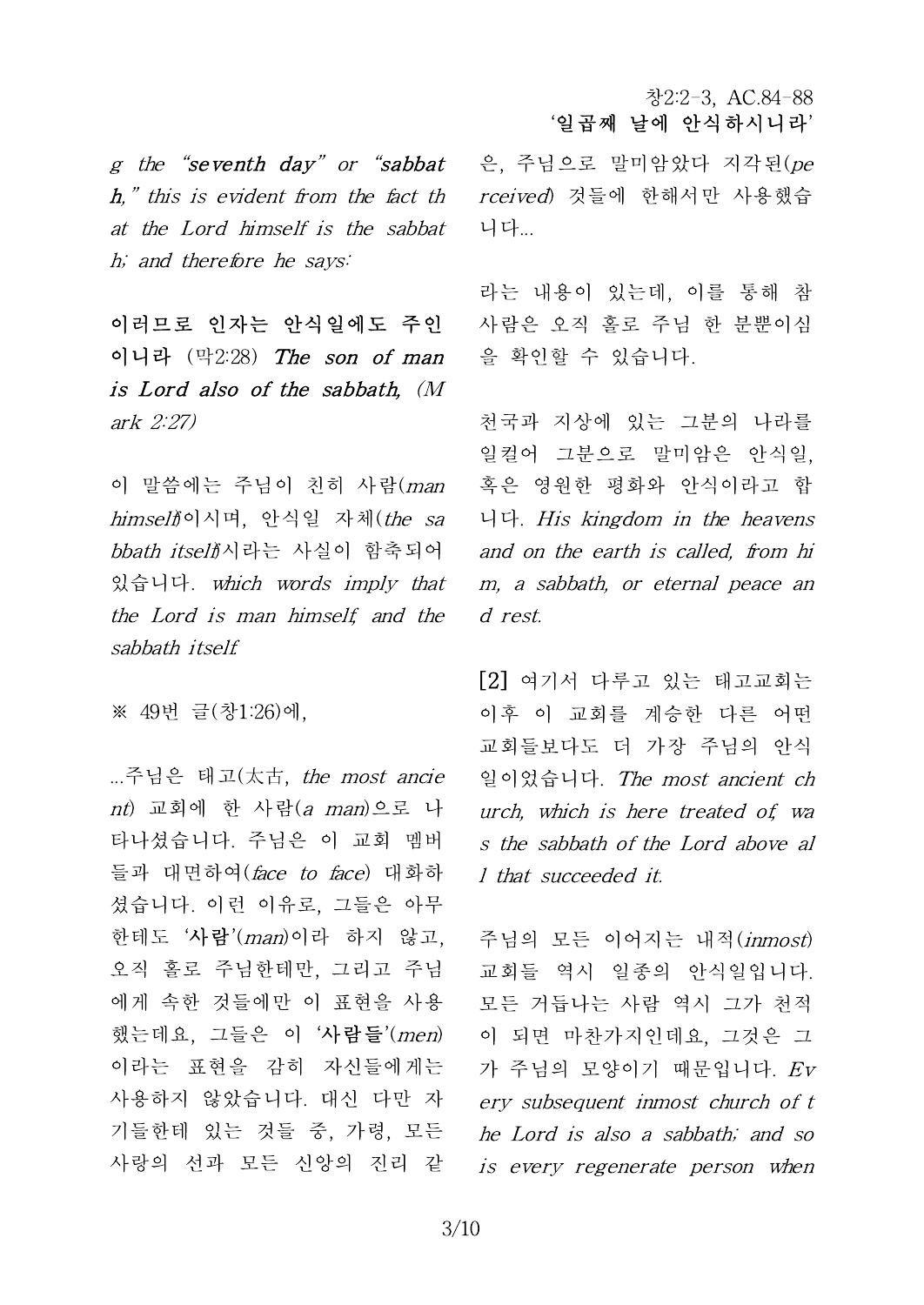he becomes celestial, because he i 수 있습니다. s a likeness of the Lord.

※ 51번 글(창1:26)에,

...'형상' 관련해서는, 형상(an imag e)은 모양(a likeness)이 아니고, 모 양을 따르는 것(according to the li keness)입니다. 그래서 말씀하시기 를, '우리의 형상을 따라 우리의 모 양대로 우리가 사람을 만들자' 하 신 것입니다.

영적(靈的, spiritual) 인간은 형상, 천적(天的, celestial) 인간은 모양, 혹은 닮음(similitude)입니다.

영적 인간은, 일종의 '형상'인데요, 주님은 그를 가리켜 '빛의 아들'이 라 하십니다. 그러나 천적 인간은, 이 사람이 '모양'인데요, 주님은 그 를 가리켜'**하나님의 자녀**'라 하십 니다...

라는 내용이 나오는데, 이를 통해 형상은 모양을 담아내는 그릇임을 알 수 있습니다. 우리가 참으로 주 님 닮은, 주님의 자녀라는 말을 들 을 수 있으려면, 겉뿐 아니라 속도 주님의 형상, 주님의 모양이어야 함 을 알 수 있으며, 이때가 바로 천적 인간, 곧, 안식 상태의 인간임을 알

먼저 육 일간의 전투 혹은 수고가 선행합니다. The six days of comba t or labor precede.

※ 59번 글(창1:30)에 나오는,

...거듭남의 과정을 보면, 사람이 영 적 인간이 되어 갈 때, 그는 끊임없 이 영적 전투 가운데 놓이게 됩니 다. 이런 이유로, 주님의 교회를 '전 투적'(militant)이라고 합니다. 사람 은 거듭남 이전엔 탐욕(cupidities) 이 지배적(*the dominion*)이기 때문 인데요, 사람은 그 자체가(the whol e man) 그저 탐욕과 탐욕에서 나오 는 거짓으로만 되어 있기(composed  $\partial \tilde{D}$  때문입니다.

거듭나는 동안 이들 탐욕과 거짓이 순간적으로 폐지될 수는 없습니다. 그렇게 되면 사람은 존재 자체가(th e whole man) 파괴되기 때문인데, 이들 탐욕과 거짓은 그럼에도 불구 하고 사람이 그동안 살아오면서 습 득한(has acquired) 유일한 생명이 기 때문입니다. 그렇기 때문에, 악한 영들은 오랫동안 그와 함께하면서 다음과 같은 일들을 겪게 됩니다. 즉, 그들은 일단 그의 탐욕을 자극 하여 흥분시킬 수는 있습니다. 하지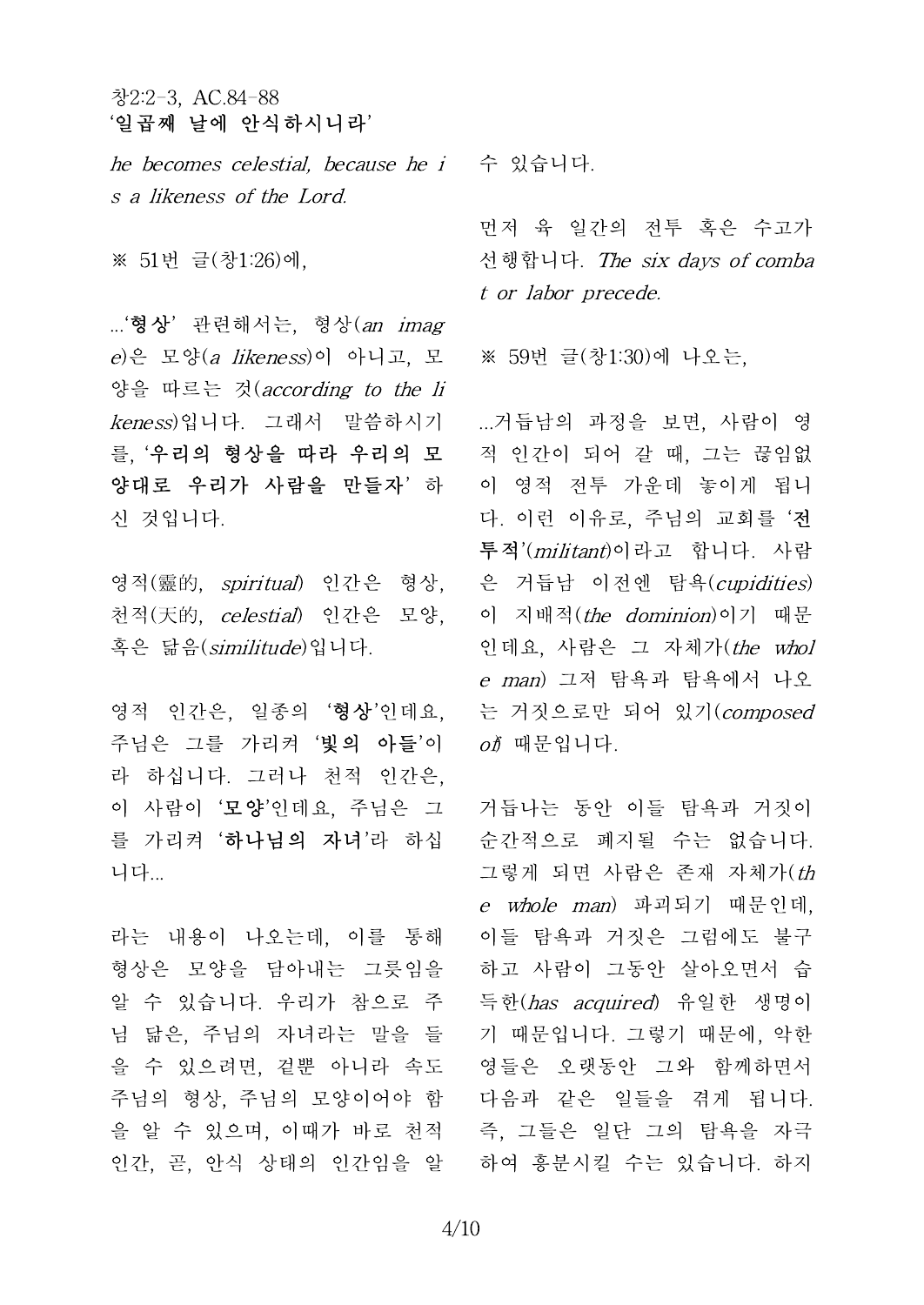만 끊임없이 계속 그러다 보면 사람 은 나중엔 이런 탐욕의 추구에도 지 루해하며, 싫증을 느끼고 느슨해지 게 마련이며, 그 결과, 결국엔 주님 에 의해 선 쪽으로 기울어질 정도가 되며, 그러면 이제 이 사람에게 개 혁될 여지가 생기는 것입니다...

라는 내용을 보면, 참으로 주님은 섬세하시며, 사람 일생의 모든 악과 거짓조차 이런 섭리 가운데 허락하 심을 볼 수 있습니다.

우리 주님의 이런 모습은 현재 거듭 남의 과정 중인 우리 자신은 물론, 우리가 상대해야 하는 자녀, 성도는 물론, 기타 모든 사람을 향해서도 우리가 어떤 태도로 접근해야 하는 지 하는 근본적인 방향을 제공합니 다.

이런 것들이 유대교회에서 육 일간 의 수고와 일곱째 날 안식일로 표현 되었습니다. 그 교회에 도입된 어느 것 하나 주님과 주님 나라에 대한 표상(representative) 아닌 것이 없 었기 때문입니다. These things wer e represented in the Jewish churc thing instituted which was not rep resentative of the Lord and of his kingdom.

같은 설명이 궤(the ark, 여호와의 법궤)로도 표현되었습니다. 궤가 나 아갈 때와 궤가 쉴 때로 말이지요. 궤가 광야를 이리저리 다니는 것으 로는 영적 전투와 시험(combats an d temptations)을, 그리고 궤가 쉬는 것으로는 일종의 평화의 상태를 표 현했기 때문인데요, 그래서 궤가 나 아갈 때, 모세는 말하기를 The like was also represented by the ark when it went forward, and when it rested, for by its journeyings in t he wilderness were represented c ombats and temptations, and by it s rest a state of peace; and theref ore, when it set forward, Moses s aid:

h by the days of labor, and by the  $p$ , **Jehovah, and let thine enemi** seventh day, which was the sabbat es be scattered, and let them t h; for in that church there was no **hat hate thee flee before thy fac**  $^{35}$ 궤가 떠날 때에는 모세가 말하되 여호와여 일어나사 주의 대적들을 흩으시고 주를 미워하는 자가 주 앞에서 도망하게 하소서 하였고 <sup>36</sup> 궤가 쉴 때에는 말하되 여호와여 이스라엘 종족들에게로 돌아오소 서 하였더라 (민10:35-36) *Rise u* 앞에서 노망하게 하소서 하였고 <sup>33</sup><br>궤가 쉴 때에는 말하되 여호와여<br>이스라엘 종족들에게로 돌아오소<br>서 하였더라 (민10:35-36) *Rise u<br>p, Jehovah, and let thine enemi*<br>*es be scattered, and let them t* 케가 열 때에는 발하뇌 여호와여<br>이스라엘 종족들에게로 돌아오소<br>서 하였더라 (민10:35-36) *Rise u<br>p, Jehovah, and let thine enemi*<br>*es be scattered, and let them t*<br>het hate thee flee before thy fac 이스다엘 종속들에게도 *들아오소*<br>서 하였더라 (민10:35-36) *Rise u*<br>*p, Jehovah, and let thine enemi*<br>*es be scattered, and let them t<br>hat hate thee flee before thy fac*<br>*es And when it rested, he sai* es. And when it rested, he sai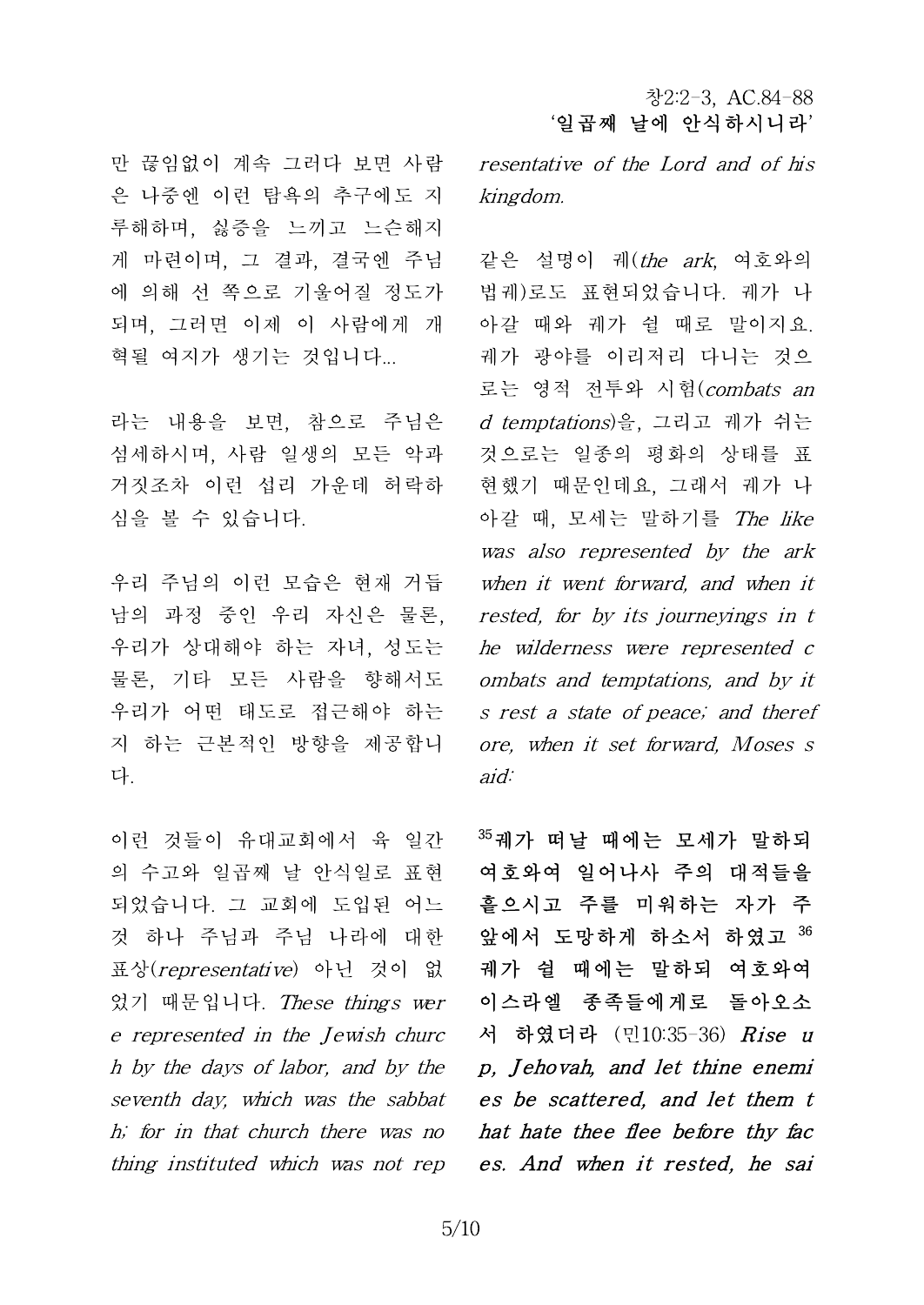창2:2-3, AC.84-88<br>'일곱째 날에 안식하시니라'<br>*d, Return, Jehovah, unto the te*<br>Fither the thousands of n thousands of the thousands of *d, Return, Jehovah, unto the te*<br>*n thousands of the thousands of*<br>*Israel.* (Num.  $10:35 - 36$ )

거기 이르기를, 여호와의 산을 떠나 '그들의 쉴 곳을 찾은' 것은 바로 여호와의 언약궤라 하였습니다. It i s there said of the ark that it wen t from the Mount of Jehovah "to  $\bullet$  o the holy of Jehovah, honorabl search out a rest for them" (Nu m. 10:33).

그들이 여호와의 산에서 떠나 삼 일 길을 갈 때에 여호와의 언약궤 tful to Jehovah, and I will caus 가 그 삼 일 길에 앞서가며 그들 e thee to be borne over the loft 의 쉴 곳을 찾았고 (민10:33)

[3] 천적 인간의 쉼을 이사야에서는 안식일을 가지고 이렇게 묘사하고 있습니다. The rest of the celestial man is described by the sabbath i n Isaiah:

<sup>13</sup>만일 안식일에 네 발을 금하여 내 성일에 오락을 행하지 아니하 고 안식일을 일컬어 즐거운 날이 라, 여호와의 성일을 존귀한 날이 라 하여 이를 존귀하게 여기고 네 길로 행하지 아니하며 네 오락을 구하지 아니하며 사사로운 말을 하지 아니하면 <sup>14</sup>네가 여호와 안에 서 즐거움을 얻을 것이라 내가 너

를 땅의 높은 곳에 올리고 네 조 상 야곱의 기업으로 기르리라 여 호와의 입의 말씀이니라 (사58:13- 를 땅의 높은 곳에 올리고 네 조<br>상 야곱의 기업으로 기르리라 여<br>호와의 입의 말씀이니라 (사58:13-<br>14) *If thou bring back thy foot f* rom the sabbath, so that thou d oest not thy desire in the day of my holiness, and callest the things of the sabbath delights t rom the sabbath, so that thou d<br>oest not thy desire in the day<br>of my holiness, and callest the<br>things of the sabbath delights t<br>o the holy of Jehovah, honorabl<br>e' and shalt bonor it not doing e; and shalt honor it, not doing thine own ways, nor finding thi ne own desire, nor speaking a word; then shalt thou be deligh e, and shalt honor it, not doing<br>thine own ways, nor finding thi<br>ne own desire, nor speaking a<br>word; then shalt thou be deligh<br>tful to Jehovah, and I will caus<br>e thee to be borne over the loft thine own ways, nor finding thin<br>the own desire, nor speaking a<br>word; then shalt thou be deligh<br>tful to Jehovah, and I will caus<br>e thee to be borne over the loft<br>v things of the earth and will f ne own desire, nor speaking a<br>word; then shalt thou be deligh<br>tful to Jehovah, and I will caus<br>e thee to be borne over the loft<br>y things of the earth, and will f<br>eed thee with the beritage of I word; then shalt thou be deligh<br>tful to Jehovah, and I will caus<br>e thee to be borne over the loft<br>y things of the earth, and will f<br>eed thee with the heritage of J<br>acob (Isa 58:13 - 14) acob. (Isa. 58:13–14)

이것이 천적 인간의 질(質, quality) 입니다. 그는 자신의 본성적 욕구(hi s own desire)가 아닌, 주님의 선하 신 즐거움(good pleasure)을 따르는 데, 이것이 그의 '즐거움'(*desire*)입 니다. Such is the quality of the ce lestial man that he acts not accor ding to his own desire, but accor ding to the good pleasure of the Lord, which is his "desire."

그 결과, 그는 내적 평화와 행복을 누립니다. 이것이 위 말씀, '땅의 높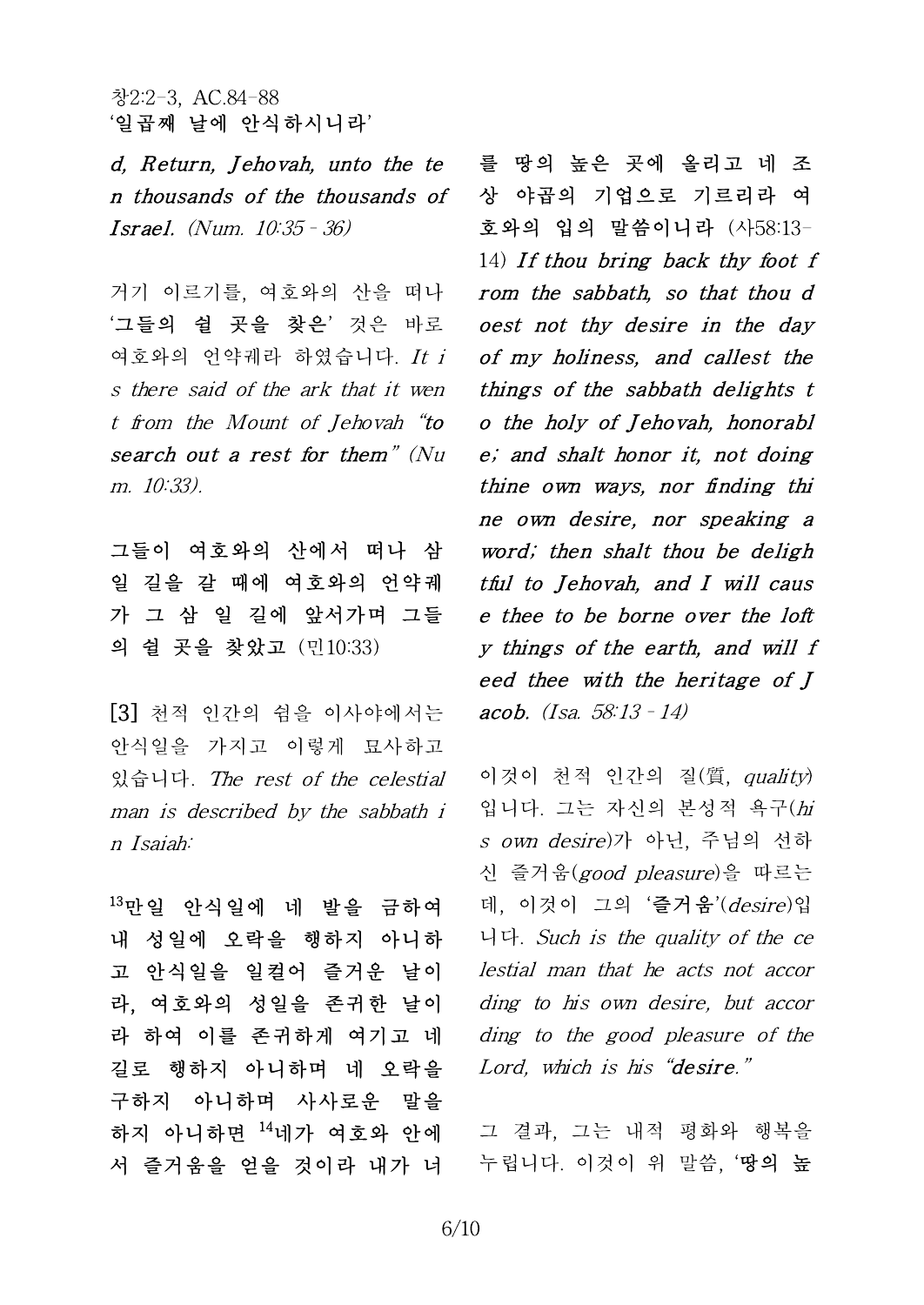은 곳에 올리고'로 표현된 의미이 며, 동시에 그는 겉으로도 평온과 큰 기쁨을 누리는데, 이것이 바로 '네 조상 야곱의 기업으로 기르리 라'의 의미입니다. Thus he enjoys i nternal peace and happiness—here expressed by "being uplifted ove 데 소상 야곱의 기업으로 기트리 - 이달은 준!<br>라'의 의미입니다. *Thus he enjoys i* - 되었더라 (<br>*nternal peace and happiness-here*<br>expressed by "**being uplifted ove - ※** 유대인의<br>**r the lofty things of the earth**" - 금요일 일들<br>- and at the same time external  $-$ and at the same time external t ranquility and delight, which is si gnified by "being fed with the h  $2^{\frac{m}{2}}$ r the lofty things of the ear<br>-and at the same time exter.<br>ranquility and delight, which<br>gnified by "being fed with t.<br>eritage of Jacob."

'여섯째 날'이 된(has beco  $86\,$  '여섯째 날'이 된(*has beco* ) 임을 감안하<br>- 1960 *me*) 영적 인간이 이제 천 - 문들을 읽어 적 인간이 되려고 하는(is beginnin  $g$  to be) 상태를 여기서 먼저 다루 고 있는데요, 이때가 유대교회에서 말하는 '안식일 저녁'입니다. 안식일 의 거룩함을 저녁부터 지키는 것으 로 표현했지요. When the spiritual man, who has become the "sixth day," is beginning to be celestial, which state is here first treated o f, it is the "eve of the sabbath," represented in the Jewish church by the keeping holy of the sabbath from the evening.

천적 인간은 이제 말씀드릴 '아침'입

orning" to be spoken of presentl y.

## 이날은 준비일이요 안식일이 거의 되었더라 (눅23:54)

※ 유대인의 안식일은 여섯째 날인 금요일 일몰부터 일곱째 날인 토요 일 일몰까지입니다. 이와 관련된 에 피소드 하나 말씀드리면, 유대 지역 일몰이 보통 오후 5시라고 할 때, 주님이 십자가에서 운명하신 때가 오후 3시 즈음이라 두 시간 만에 장 례를 치러야 하는 아주 촉박한 상황 임을 감안하시면서 복음서 관련 본 문들을 읽어보시면 한결 와닿으실 겁니다.

한 가지 더, 유대인들은 결코 월요 일, 화요일... 같은 요일 명칭을 쓰지 않습니다. 그 영어식 표현의 유래가 고대 앵글로 색슨계 신들의 이름이 기 때문입니다. 유대인들은 단순히 창세기 1장 표현대로 첫째 날, 둘째 날... 같은 명칭을 사용합니다.

니다. The celestial man is the "m eason why the celestial man is the 천적 인간을 가리켜'**안식**  $87$  <sup>천적 인간을 가리켜 '안식<br> $8$  일' 또는 '쉼'이라 하는 또</sup> 다른 이유는, 그가 천적이 될 때, 전 투가 그치기 때문입니다. Another r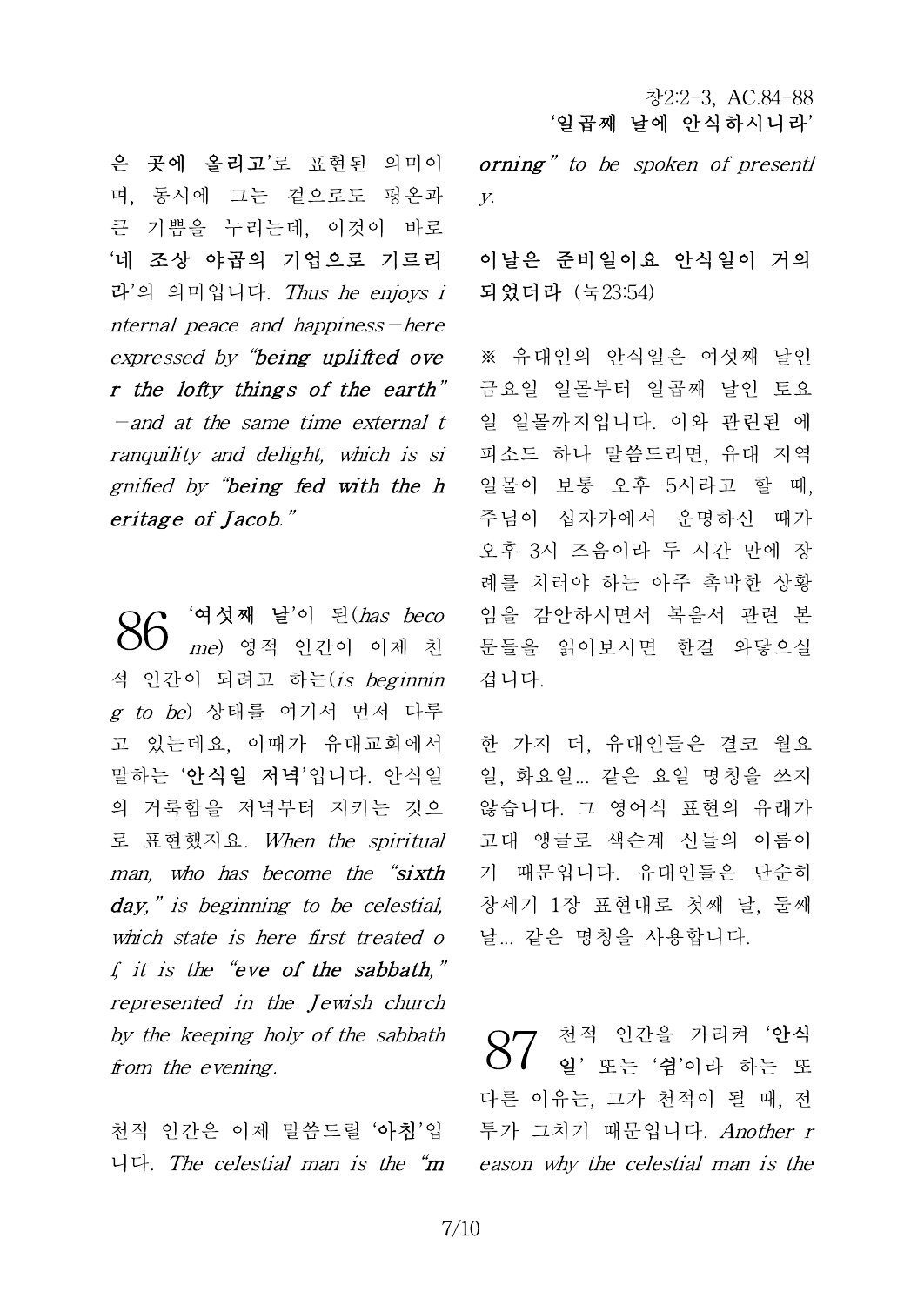"sabbath." or "rest." is that comb at ceases when he becomes celesti al.

악한 영들은 물러가고, 선한 영들과 천적 천사들이 다가옵니다. 이들이 있으면 악한 영들은 도저히 머무를 수 없어 멀리 달아납니다. The evil spirits retire, and good ones appr oach, as well as celestial angels; and when these are present, evil spirits cannot possibly remain, but flee far awav.

전투를 치른 사람이 이 사람 본인이 아니라 홀로 주님이시기 때문에 주 님이 '안식하시니라' 하는 것입니다. And since it was not the man him self who carried on the combat, b ut the Lord alone for the man, it  $\Box$  nds and of the fingers of Jehov is said that the Lord "rested."

영적 인간이 천적 인간이 될 때, 그를 가리켜 '하나님 의 일'이라 합니다. 주님 홀로 그를 위해 지금까지 싸워오셨고(has foug  $ht$   $for$ ), 지금까지 그를 창조해 오셨 으며, 지으시고 만들어 오셨기(has created, formed, and made) 때문 입니다. 그래서 여기서 '하나님이 그가 하시던 일을 일곱째 날에 마 88

치시니' 하는 것이며, 한 번 더 '하 나님이 그 모든 일을 마치시고 안 식하셨음이니라' 하는 것입니다. W hen the spiritual man becomes cel estial, he is called the "work of God," because the Lord alone has fought for him, and has created, fo rmed, and made him; and therefor e it is here said, "God finished h is work on the seventh day"; an d twice, that "he rested from all his work."

인간은 선지자들에 의해 반복적으로 '여호와의 손과 손가락으로 한 일' 이라 일컬어지고 있습니다. 이사야 에, 거듭난 사람을 가리켜 말씀하시 기를 By the prophets man is repe atedly called the "work of the ha 이다 일걸어시고 있습니다. 이사야<br>에, 거듭난 사람을 가리켜 말씀하시<br>기를 *By the prophets man is repe<br>atedly called the "work of the ha<br>nds and of the fingers of Jehov<br>ab" as in Isaiah speaking of the* ah"; as in Isaiah, speaking of the regenerate man:

 $11$ 이스라엘의 거룩하신 이 곧 이스 라엘을 지으신 여호와께서 이같이 이르시되 너희가 장래 일을 내게 물으며 또 내 아들들과 내 손으로 한 일에 관하여 내게 명령하려느 냐 <sup>12</sup>내가 땅을 만들고 그 위에 사 람을 창조하였으며 내가 내 손으 로 하늘을 펴고 하늘의 모든 군대 에게 명령하였노라 <sup>18</sup>대저 여호와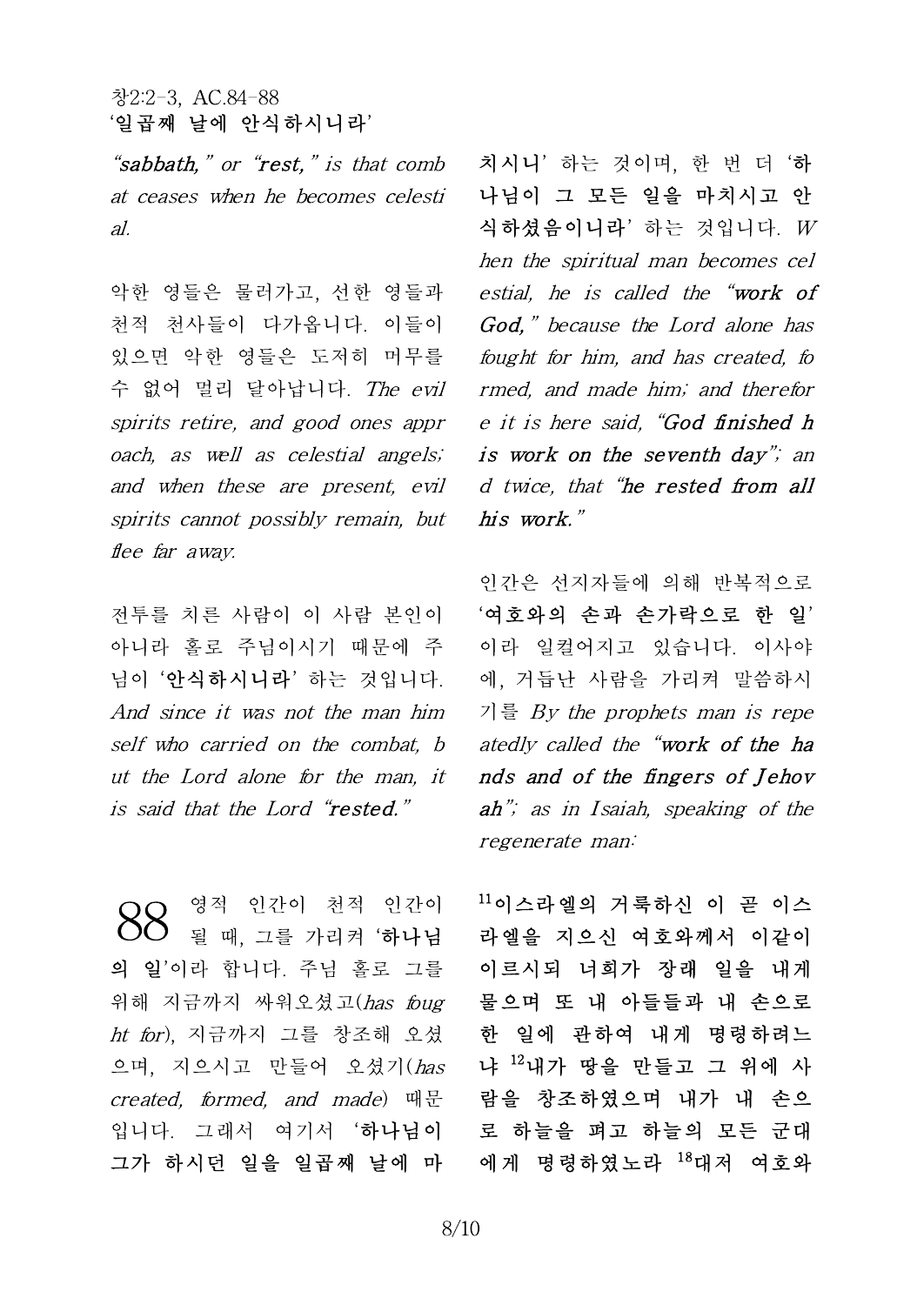d else besides me. (Isa. 45:11– 12, 18, 21)

이 말씀을 보면 분명히 새 창조, 혹 은 거듭남은 오직 주님의 일임을 알 수 있습니다. Hence it is evident t hat the new creation, or regenerat ion, is the work of the Lord alone.

 $\lq$ 상조하다'(create), '짓다'(form), '만 들다'(make)라는 표현들을 다음 두 가지 경우와, 또 창세기 본 장과 앞 장에서 아주 특징적으로 사용하고 있는데요, 그것은 다음과 같습니다. 위 구절 중, '하늘을 창조하신 이, 그가 땅을 지으시고 그것을 만드 셨으며' 하는 부분, 그리고 같은 이 사야 다른 구절, 예를 들면, The  $ex$ pressions to "create," to "form," and to "**make**," are employed quit e distinctively, both in the above  $passage - "creating the hexens,$ pressions to create, to form,<br>and to "make," are employed quit<br>e distinctively, both in the above<br>passage - "creating the heavens,<br>forming the earth, and making<br>it" - and in other places in the sa it"—and in other places in the sa me prophet, as:

ovah that createth the heavens, 내 이름으로 불려지는 모든 자 곧<br>God himself that formeth the ea 내가 내 영광을 위하여 창조한 자<br>rth and maketh it; he establish 를 오게 하라 그를 내가 지었고<br>eth it, he created it not a void, 그를 내가 만들었느니라 (사43:7)<br>he formed it 내 이름으로 불려지는 모든 자 곧 내가 내 영광을 위하여 창조한 자 를 오게 하라 그를 내가 지었고 그를 내가 만들었느니라 (사43:7) 내 이듬으도 둘러시는 모는 사 곧<br>내가 내 영광을 위하여 창조한 자<br>를 오게 하라 그를 내가 지었고<br>그를 내가 만들었느니라 (사43:7)<br>*Everyone that is called by my*<br>name *I have created bim for m* name, I have created him for m

께서 이같이 말씀하시되 하늘을 창조하신 이 그는 하나님이시니 그가 땅을 지으시고 그것을 만드 셨으며 그것을 견고하게 하시되 혼돈하게 창조하지 아니하시고 사 람이 거주하게 그것을 지으셨으니 나는 여호와라 나 외에 다른 이가 없느니라 <sup>21</sup>너희는 알리며 진술하 고 또 함께 의논하여 보라 이 일 을 옛부터 듣게 한 자가 누구냐 이전부터 그것을 알게 한 자가 누 구냐 나 여호와가 아니냐 나 외에 다른 신이 없나니 나는 공의를 행 하며 구원을 베푸는 하나님이라 나 외에 다른 이가 없느니라 (사4 5:11-12, 18, 21) Thus hath said  $J$ 나른 신이 없나니 나는 공의들 행 - 장에서<br>하며 구원을 베푸는 하나님이라 - 있는데<br>나 외에 다른 이가 없느니라 (사4 - 위 구<br>5:11-12, 18, 21) *Thus hath said J -* 그가<br>*ehovah the holy one of Israel, a* - 셨으며<br>*nd his former. Seek ve signs of* - 사야 하며 구원을 베푸는 하나님이다<br>나 외에 다른 이가 없느니라 (사4) 위<br>5:11-12, 18, 21) *Thus hath said J*<br>*chovah the holy one of Israel, a* 셨<br>*nd his former, Seek ye signs of* 사  $H \cong H + H \cong H + H$ <br>
5:11-12, 18, 21) Thus hath said J<br>
ehovah the holy one of Israel, a<br>
nd his former, Seek ye signs of<br>
me, signs concerning my sons,<br>
and concerning the work of my  $5:11-12$ , 18, 21) Thus hath said  $J = \pm 7$ <br>ehovah the holy one of Israel, a  $2\pi$ <br>nd his former, Seek ye signs of  $\lambda$  +  $\circ$  +<br>me, signs concerning my sons, press<br>and concerning the work of my and thands command ye me I hands command ye me. I have e d made the earth, and created m me, signs concerning my sons, press<br>and concerning the work of my and a<br>hands command ye me. I have e dis<br>made the earth, and created m passa<br>an upon it; I, even my hands h form.<br>ave stratched out the beavens it" and concerning the work of my<br>hands command ye me. I have<br>made the earth, and created m<br>an upon it; I, even my hands h<br>ave stretched out the heavens,<br>and all their army have I com and all their army have I com made the earth, and created m  $passage - c$ <br>an upon it; I, even my hands h forming th<br>ave stretched out the heavens, it"-and in<br>and all their army have I com me prophet<br>manded. For thus hath said Jeh<br>ovah that create the heavens an upon it; I, even my hands h forming the earth, and making<br>ave stretched out the heavens, it"-and in other places in the sa<br>and all their army have I com me prophet, as:<br>manded. For thus hath said Jeh<br>ovah that createt ave stretched out the heavens, it<br>and all their army have I com me<br>manded. For thus hath said Jeh<br>ovah that createth the heavens,  $H$ <br>God himself that formeth the ea<br>rth and maketh it he establish and all their army have I com me p<br>manded. For thus hath said Jeh<br>ovah that createth the heavens,  $H \circ$ <br>God himself that formeth the ea  $H \mathcal{F}$ <br>rth and maketh it; he establish  $\equiv$  S<br>eth it he created it not a void  $H \equiv$ he formed it to be inhabited; I *God nimselt that formeth the ea*<br>*rth and maketh it; he establish* 를<br>*eth it, he created it not a void,* 그를<br>*he formed it to be inhabited; I Eve*<br>*am Jehovah and there is no Go nam*